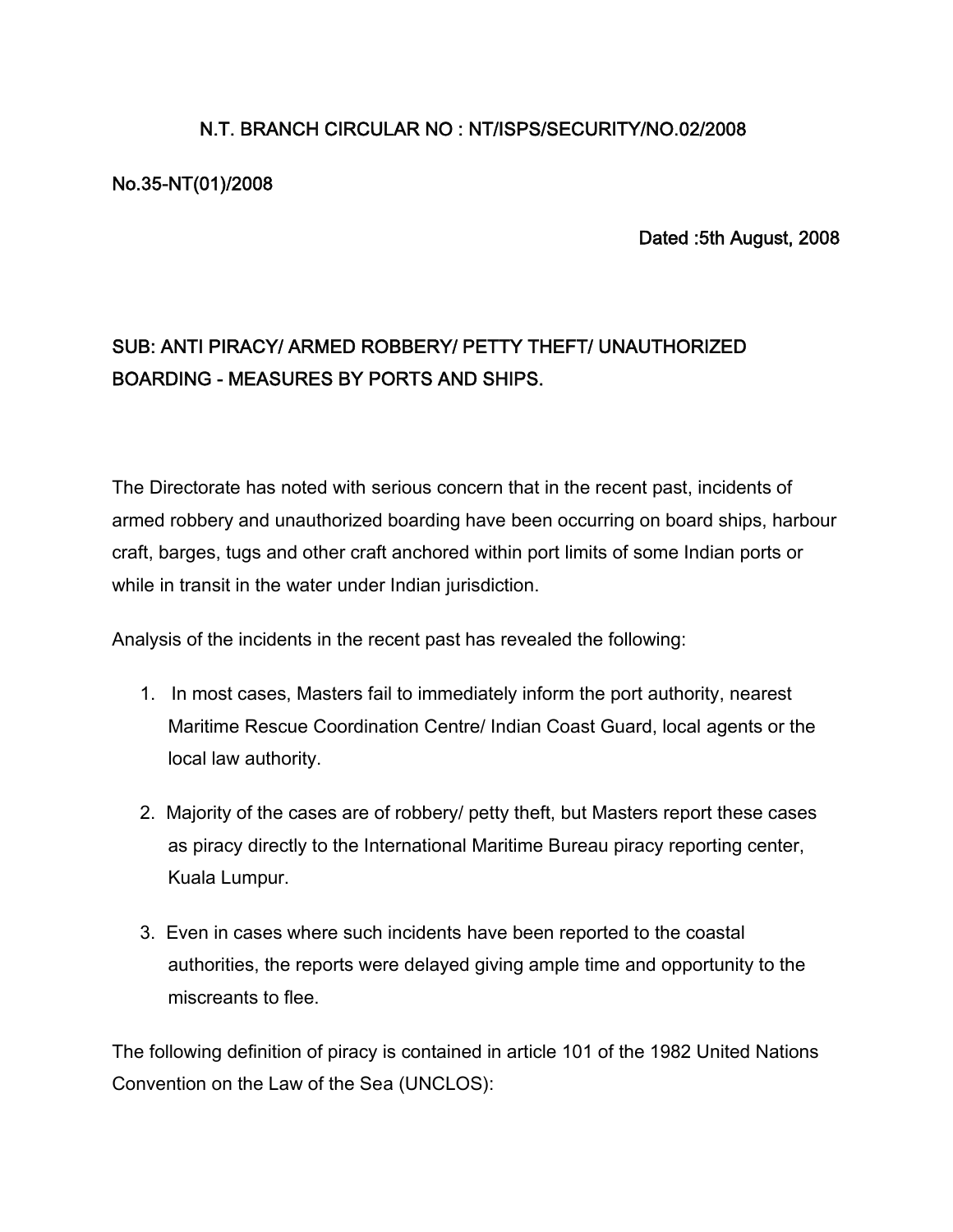"Piracy consists of any of the following acts:

(a) any illegal acts of violence or detention, or any act of depredation (Plunder / Pillage or take goods forcibly), committed for private ends by the crew or the passengers of a private ship or a private aircraft, and directed:

(i) on the high seas, against another ship or aircraft, or against persons or property on board such ship or aircraft;

(ii) against a ship, aircraft, persons or property in a place outside the jurisdiction of any State;

(b) any act of voluntary participation in the operation of a ship or of an aircraft with knowledge of facts making it a pirate ship or aircraft;

(c) any act inciting or of intentionally facilitating an act described in sub-paragraph (a) or (b)."

Armed robbery is robbery committed with the use of arms that could include weapons like sticks, knives, choppers and fire arms.

*Petty theft may be classified as robbery where loose items of a ship i.e. paint, rope, wire, tools, brass and other metallic items which are stolen for monetary gain. While all types of thefts including petty theft are discouraged, it would be a distortion of facts if they are reported as piracy or armed robbery, bringing Indian ports to disrepute.*

#### **All ships including harbour craft and offshore supply vessels are hereby advised to:**

1**.** Immediately report all incidents/ attempts of piracy and armed/-unarmed robbery to the **nearest Marine Rescue Coordination (MRCC), local agents and Port Authority with a copy to DG Commcentre immediately** when such incidents occur on the Indian coast with a description of the craft involved in the incident and any other relevant information. The report should be made immediately upon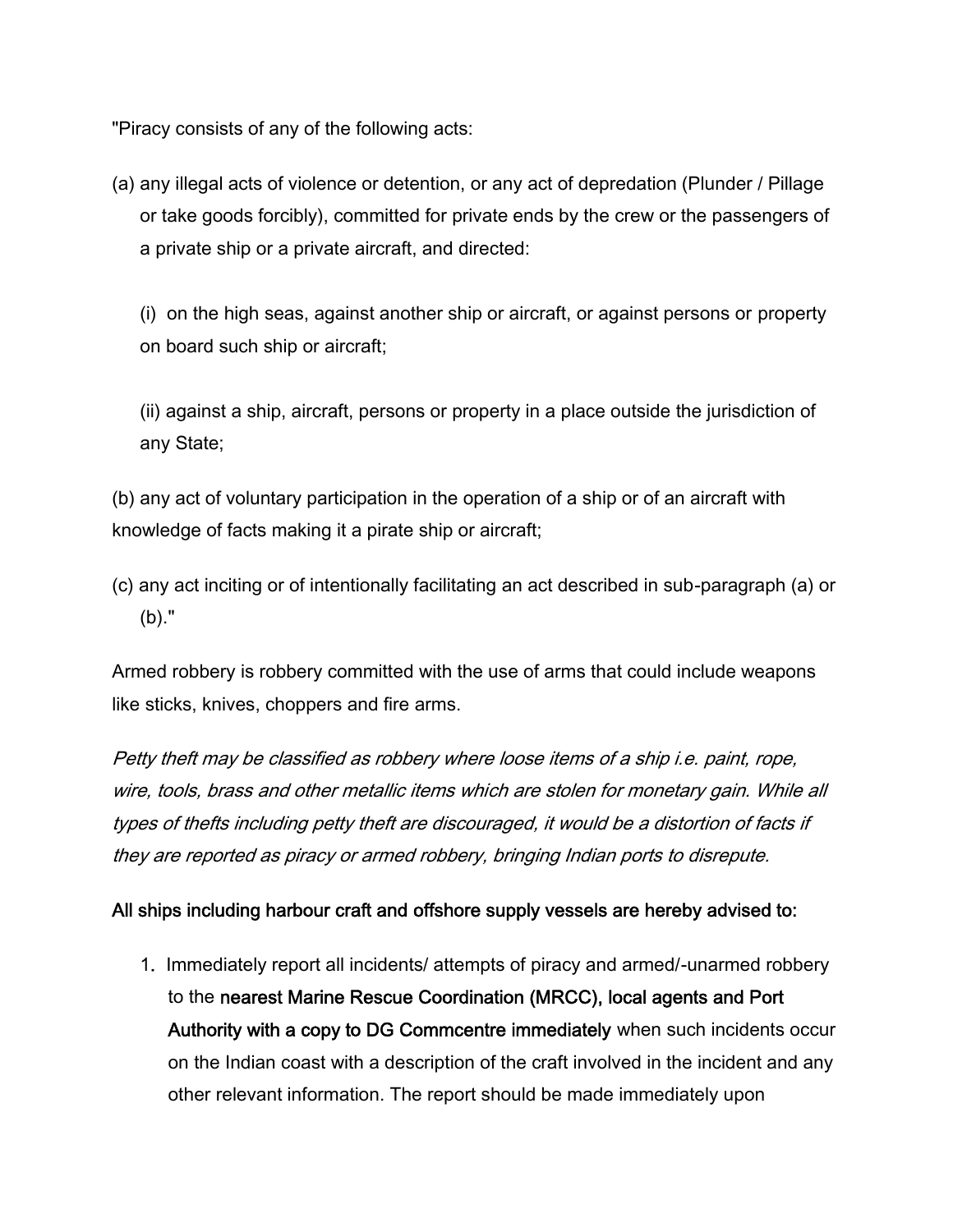occurrence of an incident, which would assist the authorities to take timely action. **The report may be made in the prescribed format attached as Annex-1 to this Circular. The contact details of the MRCC are attached as Annex-2 to this Circular.**

The contact details of the DG Commcentre are as follows:

#### **Tel nos: 00 91 22 2261 0606; 2261 4646; 32959320**

**Fax: 00 91 22 2261 3636**

#### **E-mail: dgcommcentre@satyammail.net; dgcommcentre@vsnl.net**

2. Give a correct description and refrain from using the word "PIRACY" in cases of petty theft/ robbery when reporting to International Maritime Bureau (IMB) piracy reporting Centre or other authorities.

#### **Port Authorities are advised to:**

- 1. Issue a VHF warning to all approaching ships and ships within their respective port limits to keep effective anti-piracy watch at all times. These warnings shall be issued at least once in every 4 hours and a record kept of the same.
- 2. Obtain a written statement from Masters of all outbound ships stating that there has been no case of piracy/ armed robbery or theft during the vessel's stay in port.
- 3. If there has been any such incident, obtain the Master's report with details of the incident, to whom it was reported and other relevant information shall be obtained and conveyed to the DG Commcentre without delay.